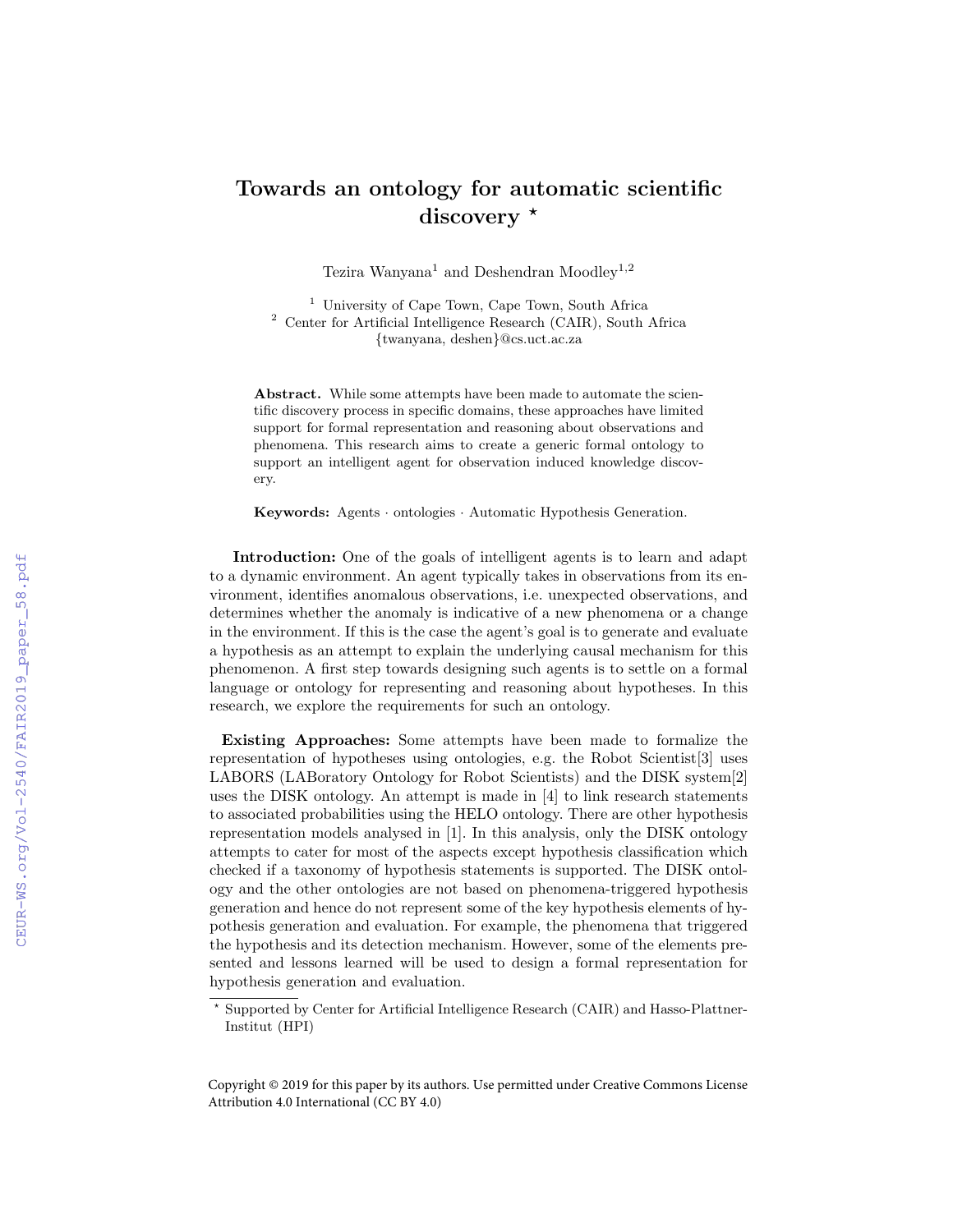## 2 T. Wanyana and D. Moodley

| Element                     | <b>LABORS</b>             | <b>DISK</b>                      | <b>HELO</b>      |
|-----------------------------|---------------------------|----------------------------------|------------------|
| detection No.<br>Phenomena. |                           | hypotheses No, initial hypoth-No |                  |
| mechanism                   | are                       | from back-esis is provided by    |                  |
|                             | ground knowledge the user |                                  |                  |
| Triggering phenomenon       | N <sub>o</sub>            | Yes, in form of ev-No            |                  |
|                             |                           | idence for revised               |                  |
|                             |                           | hypotheses                       |                  |
| Hypothesis                  | Statement Predicates      | <b>RDF</b> Triples               | Predicates       |
| Representation              |                           |                                  |                  |
| Hypothesis Qualifier        | No                        | Yes(confidence                   | Yes(Probability) |
|                             |                           | level)                           |                  |
| appraisal No<br>Hypothesis  |                           | No                               | No               |
| mechanism and unsuc-        |                           |                                  |                  |
| cessful hypotheses          |                           |                                  |                  |

Table 1. Summary of the core elements represented in previous ontologies

A Hypothesis Ontology; Core Requirements: Hypotheses and their semantic meaning have to be consistently and precisely represented to aid reusability and reproducibility [1]. We suggest that the following top level elements as the core requirements for the representation: 1) The Hypothesis statement: an assertion of the explanation of the underlying causal mechanism of the phenomenon. 2) The hypothesis Qualifier: the probability value that represents the agent's belief of the extent to which the hypothesis explains the observed phenomenon. 3) Triggering Phenomenon: the phenomenon for which the hypothesis was generated. 4) The Provenance Record: This consists of the phenomenon detection mechanism, the qualifier threshold used in hypothesis selection and the hypothesis appraisal mechanism used in selecting the most plausible hypotheses. 5)Unsuccessful Hypotheses: These are the competing alternatives that are unsuccessful. Table 1 shows some of the required elements and which hypothesis representation ontology has catered for them.

Conclusion: In conclusion, we have presented some of the core elements towards a generic formal ontology for automatically generating hypotheses to explain new phenomena in some environment.

## References

- 1. Garijo, D., Gil, Y., Ratnakar, V.: The disk hypothesis ontology: Capturing hypothesis evolution for automated discovery. In: K-CAP Workshops. pp. 40–46 (2017)
- 2. Gil, Y., Garijo, D., Ratnakar, V., Mayani, R., Adusumilli, R., Boyce, H., Mallick, P.: Automated hypothesis testing with large scientific data repositories. In: Proceedings of the Fourth Annual Conference on Advances in Cognitive Systems (ACS). pp. 1–6 (2016)
- 3. King, R.D., Rowland, J., Aubrey, W., Liakata, M., Markham, M., Soldatova, L.N., Whelan, K.E., Clare, A., Young, M., Sparkes, A., et al.: The robot scientist adam. Computer 42(8), 46–54 (2009)